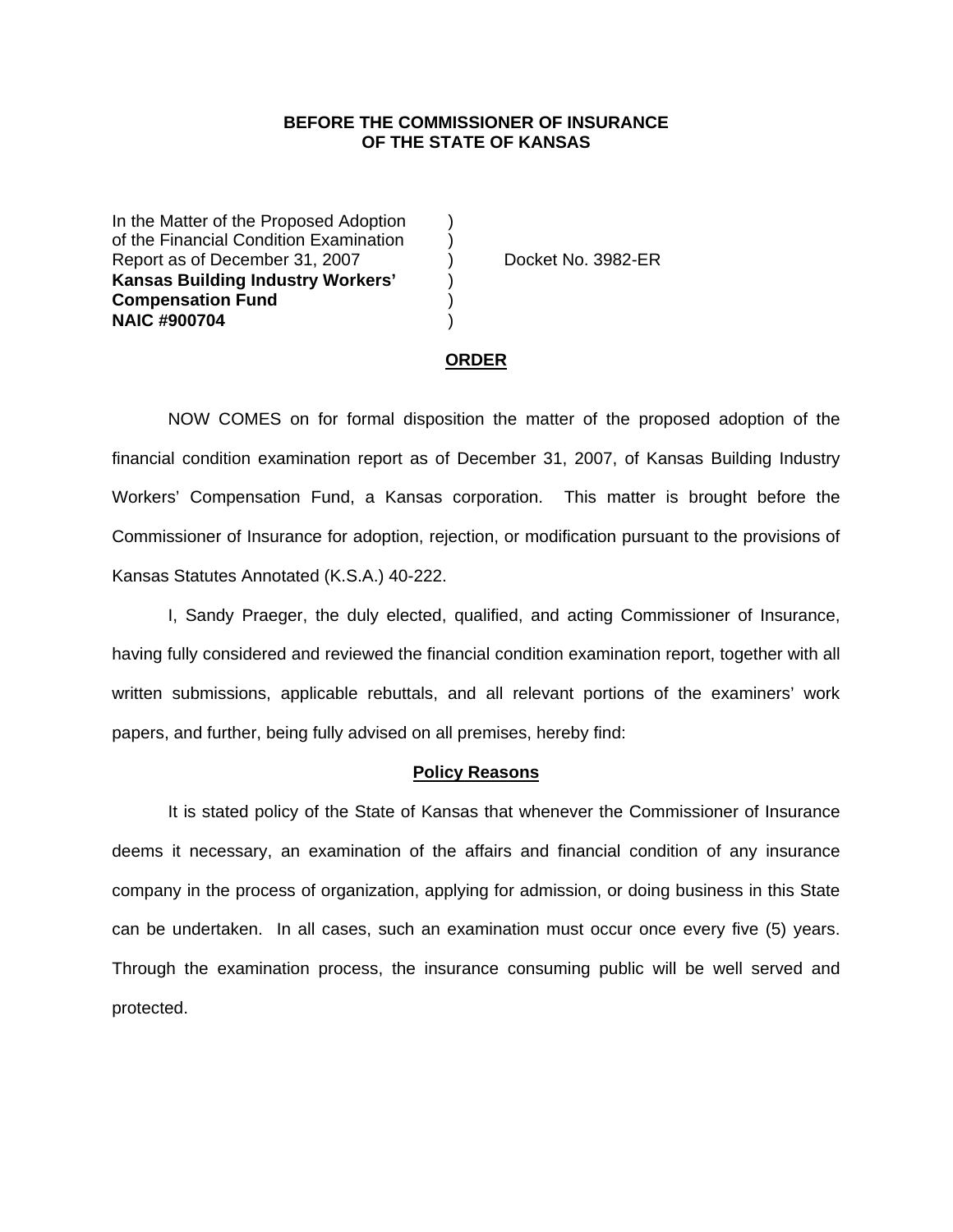#### **Findings of Fact**

 1. The Commissioner of Insurance has jurisdiction over this matter pursuant to K.S.A. 40-222.

 2. An examination of Kansas Building Industry Workers' Compensation Fund was undertaken by the Kansas Insurance Department and was completed on July 11, 2008.

 3. The examiner-in-charge tendered and filed with the Kansas Insurance Department a verified written report of the examination within thirty (30) days following completion of the examination, to wit; July 11, 2008.

 4. Following receipt of the verified report, the Kansas Insurance Department transmitted the report to Kansas Building Industry Workers' Compensation Fund on November 10, 2008, with a duly executed notice advising the company of its opportunity to prepare and submit to the Kansas Insurance Department a written submission or rebuttal with respect to any and all matters contained in the report. Kansas Building Industry Workers' Compensation Fund was further advised that any written submission or rebuttal needed to be filed with the Kansas Insurance Department no later than thirty (30) days after receipt of the verified report.

 5. Kansas Building Industry Workers' Compensation Fund filed a written acceptance of the verified report on December 10, 2008.

6. Based upon the written submission tendered by Kansas Building Industry Workers' Compensation Fund, the company took no exceptions to matters contained in the verified report.

 7. Within thirty (30) days of the end of the time period allowed for written submission or rebuttal, the Commissioner of Insurance fully reviewed the report, together with all written submissions and rebuttals provided by Kansas Building Industry Workers' Compensation Fund. The Commissioner of Insurance further reviewed all relevant workpapers.

 8. No other written submissions or rebuttals were submitted by Kansas Building Industry Workers' Compensation Fund.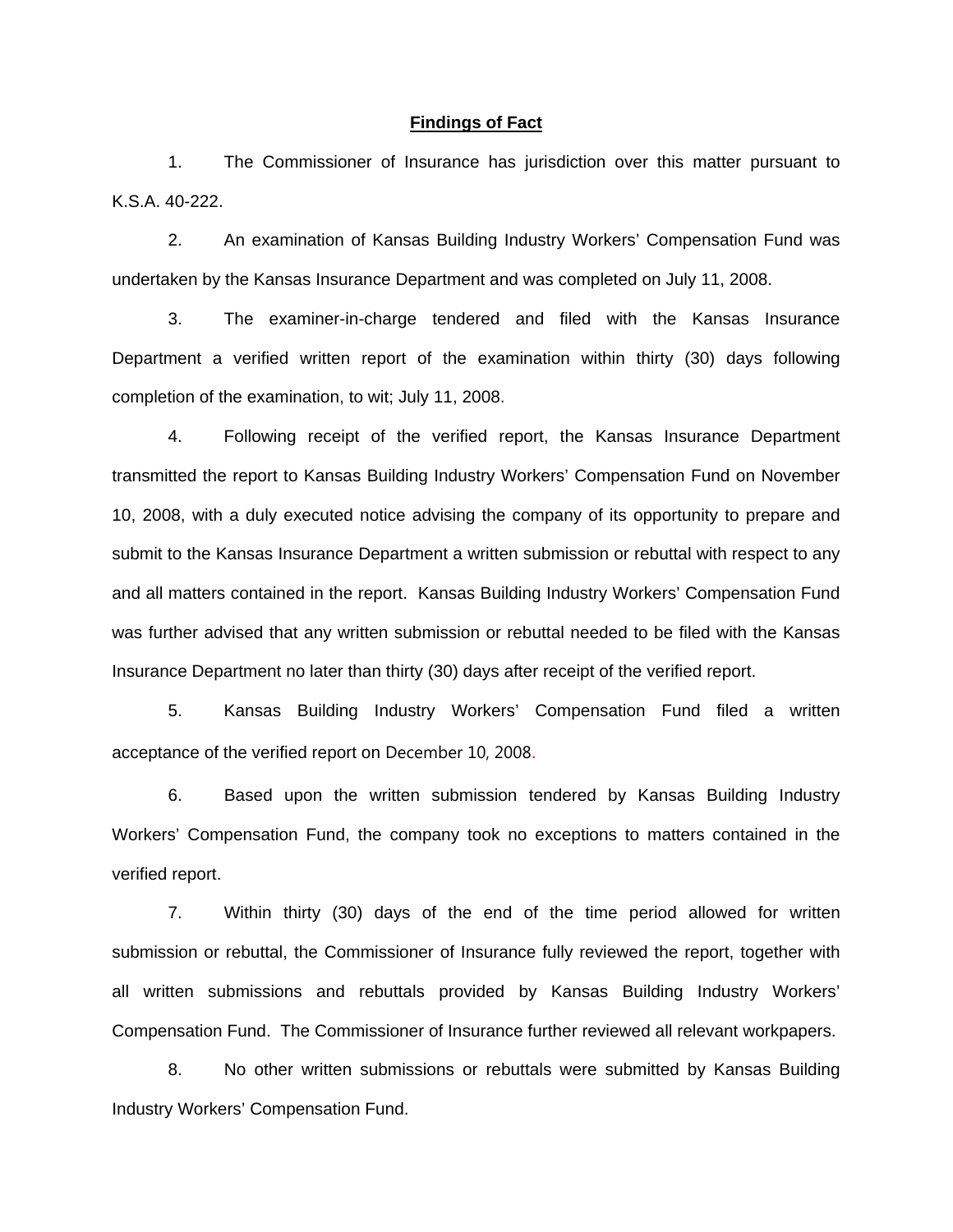# **Conclusion of Law**

9. K.S.A. 40-222(k)(2) provides:

"Within 30 days of the end of the period allowed for the receipt of written submissions or rebuttals, the commissioner shall fully consider and review the report, together with any written submissions or rebuttals and any relevant portions of the examiners workpapers and enter an order:

- (A) Adopting the examination report as filed or with modification or corrections. If the examination report reveals that the company is operating in violation of any law, regulation or prior order of the commissioner, the commissioner may order the company to take any action the commissioner considers necessary and appropriate to cure such violations; or
- (B) rejecting the examination report with directions to the examiners to reopen the examination for purposes of obtaining additional data, documentation or information, and refiling pursuant to subsection (k); or
- (C) call and conduct a fact-finding hearing in accordance with K.S.A. 40-281 and amendments thereto for purposes of obtaining additional documentation, data, information and testimony."
- 10. Based upon the Finding of Fact enumerated in paragraphs #1 through #8 above,

the financial condition examination report as of December 31, 2007, of Kansas Building Industry

Workers' Compensation Fund should be adopted.

## **IT IS THEREFORE, BY THE COMMISSIONER OF INSURANCE, ORDERED THAT:**

1. The financial condition examination report as of December 31, 2007, of Kansas

Building Industry Workers' Compensation Fund, hereby is adopted.

2. The Commissioner of Insurance retains jurisdiction over this matter to issue any

and all further Orders deemed appropriate or to take such further action necessary to dispose of this matter.